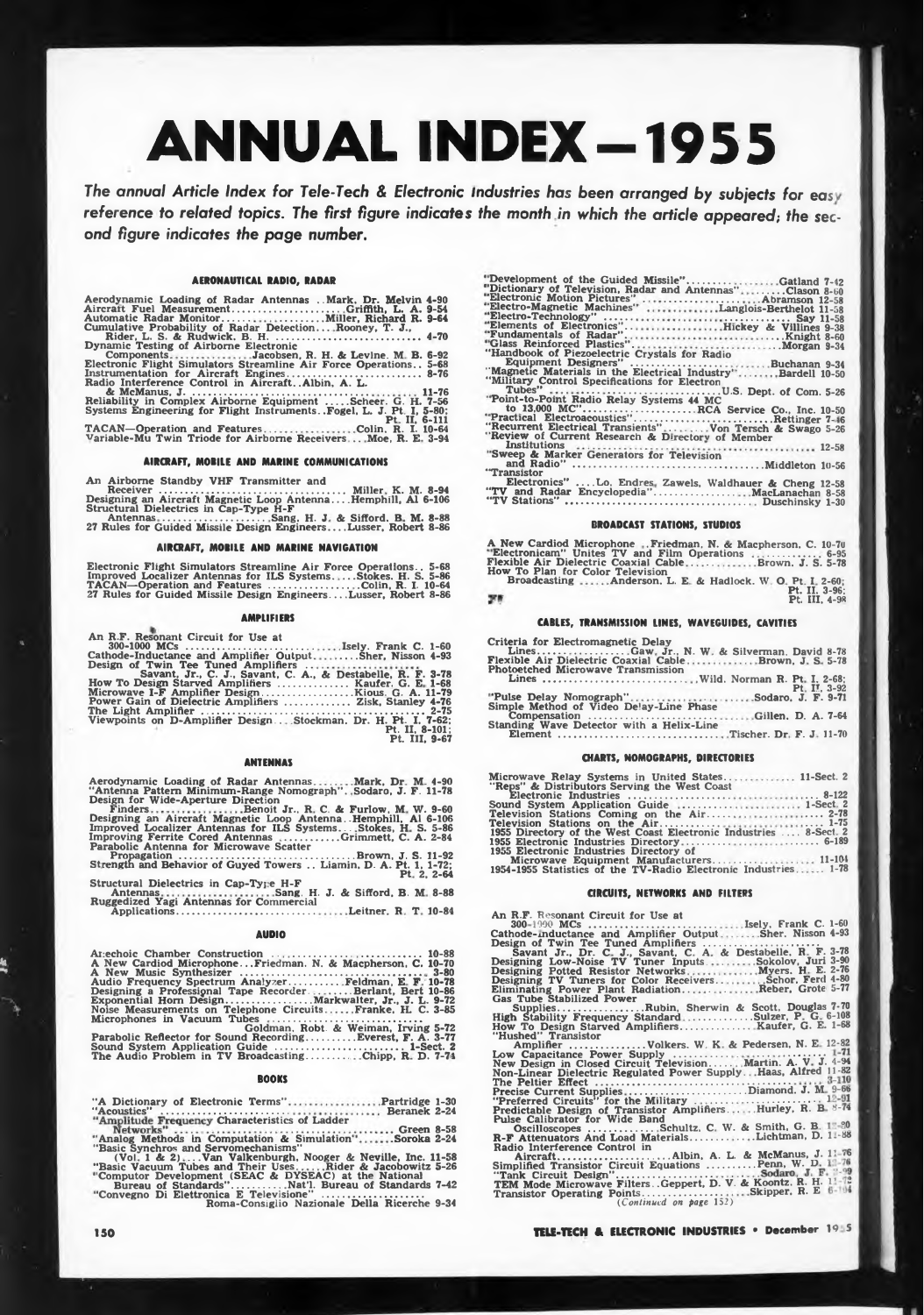# **Annual Index** *(Continued)*

**Traveling Wave Resonator Sferrazza, P. J. 11-84 Series Heater and Filament Strings in Military Equipment................ Advisory Group on Electron Tubes 1-66 Simplified R-C Network Analyzer.......................Seay, Perry A. 6-110 Viewpoints on D-Amplifier Design ....Stockman. Dr. H Pt. I. 7-62; Pt. II, 8-101; Pt. Ill, 9-67**

## **COMMUNICATION SYSTEMS**

**Design for Dual Frequency Microwave Equipment............ . .....................Maier, R. H & Wells, R. E 11-80 Improving Communications in TV.........................Cole, Wm. H 8-116 New Design in Closed Circuit Television........ Martin, A. V. J. 4-94 New Mobile Radio Transmitter Designs.........Casselberry, R. L. 5-90 Radio Interference Control In Aircraft Albin, A. L. & McManus, J. 11-76**

**COMPONENTS, CHASSIS ELEMENTS**

**Designing Potted Resistor Networks..................... Myers. H. E. 2-76 Exponential Hom Design..........................Markwaiter Jr., J. L. 9-72 Ferromagnetic Computer Cores .......................Devenny Jr.,** *C.* **F. & Thompson, L. G. 9-58 Fuses for Electronic Equipment ............................Lebens, J. C. 4-79 High Efficiency Yoke for Small Neck Tube.......... Torsch. C. E. 7-66 Improving Electronic Reliability ................Brooks. H. B. Pt. I, 8-98; Pt. II. 9-68; Pt. Ill, 10-82**

**"Mylar" Film as a Capacitor Dielectric................. Ruby, J. A. 4-72 Potentiometer Characteristics.........Hayes, M. H. & West, J. L. 2-97 Printed Foil Electronic Components ........................................ Shortt. H. L & Eisler. Dr. P. 6-102 Printed Inductors and Capacitors ...........................Byron. H E 12-68 Relay Characteristics and Uses................... Cameron. Prof. C. F. 4-97 Techniques for Measuring Capacitor Dielectric Absorption ................................................. Ruehlemann, H. E. 2-7.) Time Measurement of Sequential Contacts. .. Morton, K L 10-68 1955 Transistor Specification Chart ................... . .................9-Sect. 2**

#### **COMPUTERS**

| A Logarithmic Voltage Quantizer Glaser, E. M. & Blassbalg, H. 10-73 |                                          |  |
|---------------------------------------------------------------------|------------------------------------------|--|
| Data Encoder for General InstrumentationZweizig. J. R. 3-72         |                                          |  |
| Ferromagnetic Computer Cores                                        | Devenny Jr. C. F. & Thompson, L. G. 9-58 |  |

**Ferromagnetic Computer Cores ................................................... Devenny Jr., C. F. & Thompson, L. G. 9-58 Gas Diode Ch-cults for Electronic Computers .......................... 7-61 Rotating Reading Heads ................................................................ 8-100 Time and Frequency Measurements with a New Preset Counter ........................................ Bey. Paul 7-72**

## **CONTROLS**

| "Cypak"—A System for Industrial Control  6-97 |  |
|-----------------------------------------------|--|
| <b>Frequency Multipliers and Converters</b>   |  |
| for Measurement & ControlShaull, J. M. 4-86   |  |

#### **CONVENTIONS AND MEETINGS**

| Preview of 1955 Aeronautical-Electronic Meet  5-74     |  |
|--------------------------------------------------------|--|
| Preview of 1955 National Electronics Conference  10-76 |  |
|                                                        |  |
|                                                        |  |
| "Who's-Where" at the IRE National Convention 4-82      |  |
|                                                        |  |

## **CUES FOR BROADCASTERS**

## **CIRCUITS**

**Automatic Function Switch Handles Conelrad**

| Conelrad Alert ReceiverGallagher, R. L. 10-89     |  |
|---------------------------------------------------|--|
| Conelrad Warning SignalGreen, James D. 1-63       |  |
| Correcting Unbalance Hum NoiseCarlini. John 6-172 |  |
|                                                   |  |
|                                                   |  |
| Random Pulse Noise GeneratorCordaro, C. F. 3-81   |  |
| Thyratron Conelrad Alarm Allen, H. E. 12-85       |  |
|                                                   |  |

#### **MAINTENANCE, TESTING**

**Attenuation Box.................................................. Snyder, Wm. J. Gates Proof of Performance Simplified..............Sheets, Howard Rack Light...................................................................Gorsuch, Dale Rapid Replacement of Tubes..................................Maxwell Ken <sup>I</sup> Scales Speed Tower Base Current Readings ....Hughes, M. W. <sup>I</sup> 7-67 <sup>I</sup> 9-63 ' 9-63 8-114 12-85**

## **MISCELLANEOUS**

**Mike Connector Savers.....................................Wersinger, C. A New Color Balop Unit ...................................Glaeser, Phil B. New TV Prompter Permits Straight-Ahead Reading.......................... Patch Cord Rack................................................Serdar, Leonard J. 2-67 11-89 11-89 10-89** Plug-In Audio Pads<br>Remote Amplifier Control............<br>R-F Ammeter Lightning Protection<br>Ribbon Microphones................... **... .Maxwell, K. 12-135 ..Saia, Frank P 6-172 .......Dennis, J. J. 5-93 .Wheatley, D. M. 4-101**

#### **RECORDERS, PLAYBACKS**

**Concertent\* Recorder Modification .Schaaf. Harold 7-67**

**Economical 45 RPM Turntable "Freezing" of 45' Adaptor . , Magnetic Tape Threader. .. Remote Recording Aids. . . Simple "45" Input..................... Taped Announcer.......................** ...Serdar, L. J. 12-135<br>
Lang, Joseph F. 8.12-85<br>
Lang, Joseph F. 8-114<br>
...Thornton, Jack 8-114<br>
...DeVore, G. G. 5-93<br>
..Coltrane, D. W. 3-81

#### **REMOTES**

**Earphone Cue System for Sports.... Remote Fire Alarm ............................ Transmitter House Tower Telephone .Whitacre John** 5-93 **Prado, Jr., L. L. 6-114 Prado. Jr, L. L. 3-81**

#### **TURNTABLES**

Addition of "45" Tables....<br>Changing Turntable Speeds<br>Checking Turntable Speed.<br>Extra Switch on Turntable<br>45 RPM Turntable......... ..........Pell, E. J. 2-67<br>Neer, Charles E. 11-163.<br>....Wiley, Gordon 1-63<br>...Gilbert, Harold 4-101.<br>.Wilson, Davis E. 4-101

## **DETECTORS AND RECTIFIERS**

**Evaluation of Junction Diodes .........................Finnegan, Frank 5-76 Gas Diode Circuits For Electronic Computers ............................ 7-61 Improving Gas Diode Voltage Characteristics .......................... 10-6/ Standing Wave Detector With a Helix-Line Element Tischer. Dr. F. J 11-70**

## **EDITORIALS**

| Color-TV                                            |          |
|-----------------------------------------------------|----------|
|                                                     |          |
|                                                     |          |
| Education Too Little. Too Late  12-65               |          |
|                                                     |          |
|                                                     |          |
|                                                     |          |
|                                                     |          |
|                                                     |          |
|                                                     |          |
|                                                     |          |
| Government Purchasing & Electronic Industries  5-65 |          |
|                                                     |          |
|                                                     |          |
|                                                     |          |
|                                                     |          |
|                                                     |          |
|                                                     | $8 - 69$ |
|                                                     |          |
|                                                     |          |
|                                                     |          |
|                                                     |          |
|                                                     |          |
|                                                     |          |

## **GENERAL**

| Directory of Printed Circuit Manufacturers  12-102                              |
|---------------------------------------------------------------------------------|
| <b>Engineering Management in a Growing</b><br>Laboratory Samuelson, R. E. 8-152 |
|                                                                                 |
| Improving Electronic Reliability Brooks, H. B. Pt. I, 8-98;                     |
| Pt. II, 9-68;                                                                   |
| Pt. III. 10-82                                                                  |
| Magnifying Electron Beam Images  5-71                                           |
|                                                                                 |
|                                                                                 |
| Preview of 1955 National Electronics Conference  10-76                          |
| Reliable ConnectionsRoesch. R. G. 3-87                                          |
| Reliability in Complex Airborne EquipmentScheer, G. H. 7-56                     |
| Survey of Power Transistors Currently Available  6-112                          |
| Ultrasonics for Sandpaper ProductionJoy. P. W. 3-93                             |
| "Vendor Rating" for Quality ControlNewton, H. C. 2-71                           |
|                                                                                 |
| 27 Rules for Guided Missile Design EngineersLusser. Robt. 8-86                  |
| 1955 Directory of the West Coast Electronic Industries 8-Sect 2                 |
| 1954-1955 Statistics of the TV-Radio Electronic Industries  1-78                |
|                                                                                 |

## **GOVERNMENT ELECTRONIC EQUIPMENT**

Design for Wide-Aperture Direction<br>
Finders .....................Benoit Jr., R. C. & Furlow, M. W. 9-60<br>
Dynamic Testing of Airborne Electronic<br>
Components..................Jacobsen, R. H. & Levine. M. B. 6-92<br>
Electronic **TACAN—Operation and Features. 27 Rules for Guided Missile Design Engineers............ ................. Colin. Robt L 10-64 ... Lusser. Robt 8-86**

# **INSTRUMENTS. MEASUREMENTS, TEST METHODS**

**<sup>A</sup> Logarithmic Voltage " Quantizer................................Glaser, E. M. & Blassbalg, H 10-73 Audio Frequency Spectrum Analyzer................Feldman, K th 10-7® Automatic Radar Monitor Data Encoder for General Instrumentation . .Miller, R R-Zweizig. J. R-9-64 7-72**

**Design for Wide-Aperture Direction Finders.......................Benoit, Jr., R. C. & Furlow. M W. Designing a Precision Frequency-Measuring System.......................... Bagley, A. S. & Hartke, Dexter Frequency Multipliers and Converters for Measurement and Control.....................................................Shaull, J. M.** *(Continued on page* **Ì54) 9-60 8-84**

**4-86**

**I**